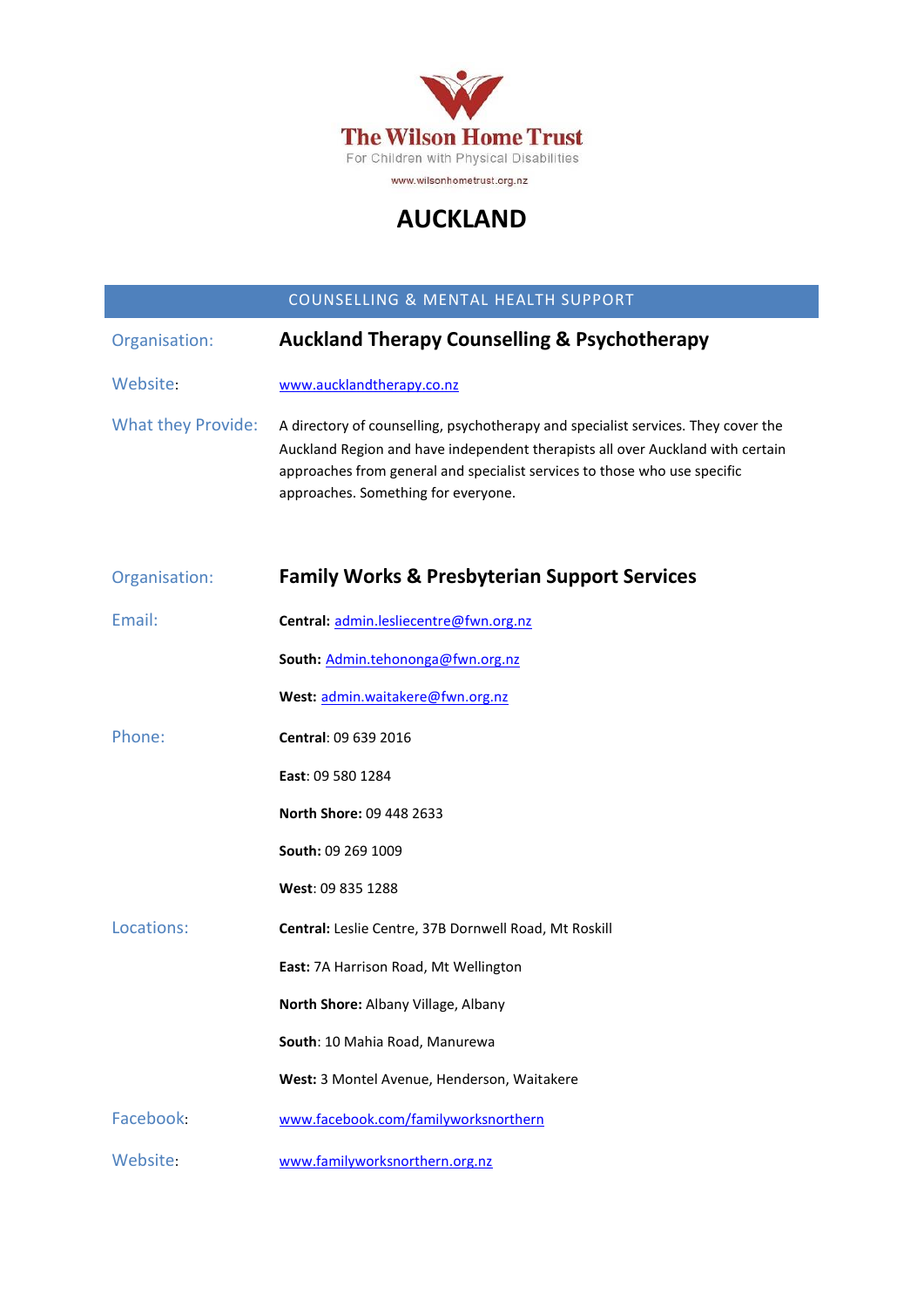#### **COUNSELLING & MENTAL HEALTH SUPPORT |Continued …**

What they Provide: Family Works Auckland is located in Mt Roskill, Mt Wellington, Albany. They provide counselling & social work services, group programmes for children, young people, parents/caregivers and families, and family violence prevention advocate

| Organisation:             | <b>Home and Family Counselling</b>                                                                                                                                                                                          |
|---------------------------|-----------------------------------------------------------------------------------------------------------------------------------------------------------------------------------------------------------------------------|
| Email:                    | info@homeandfamily.org.nz                                                                                                                                                                                                   |
| Phone:                    | Mt Eden: 09 630 8961   North Shore & Hibiscus Coast: 09 419 9853                                                                                                                                                            |
| Locations:                | 344 Mount Eden Road, Mt Eden                                                                                                                                                                                                |
|                           | 2a Seaview Avenue, Northcote                                                                                                                                                                                                |
|                           | 498 Hibiscus Coast Highway, Orewa                                                                                                                                                                                           |
| Facebook:                 | www.facebook.com/homeandfamilycounselling                                                                                                                                                                                   |
| Website:                  | www.homeandfamily.org.nz                                                                                                                                                                                                    |
| <b>What they Provide:</b> | They are a community-based service providing professional counselling to<br>individuals, couples and families. Their service is affordable and accessible to all.<br>They work with children, teenagers and adults.         |
| Organisation:             | <b>Willow Therapy Farm</b>                                                                                                                                                                                                  |
| Contact:                  | Debbie Rowberry - Emotional Regulation Therapist                                                                                                                                                                            |
| Email:                    | d-rowberrynz@gmail.com                                                                                                                                                                                                      |
| Phone:                    | 021 741 1887                                                                                                                                                                                                                |
| Address:                  | 610 Monument Road, Clevedon and out of Takapuna Hub, Takapuna                                                                                                                                                               |
| Website:                  | www.childbehaviourist.com                                                                                                                                                                                                   |
| <b>What they Provide:</b> | Assistance with the following: Exposure to family violence, challenging behaviour,<br>anxiety and stress, self-harming, depression, chromosome disease, ADHD & Autism,<br>Grief, PTSD, Neglect and Foster Children's Needs. |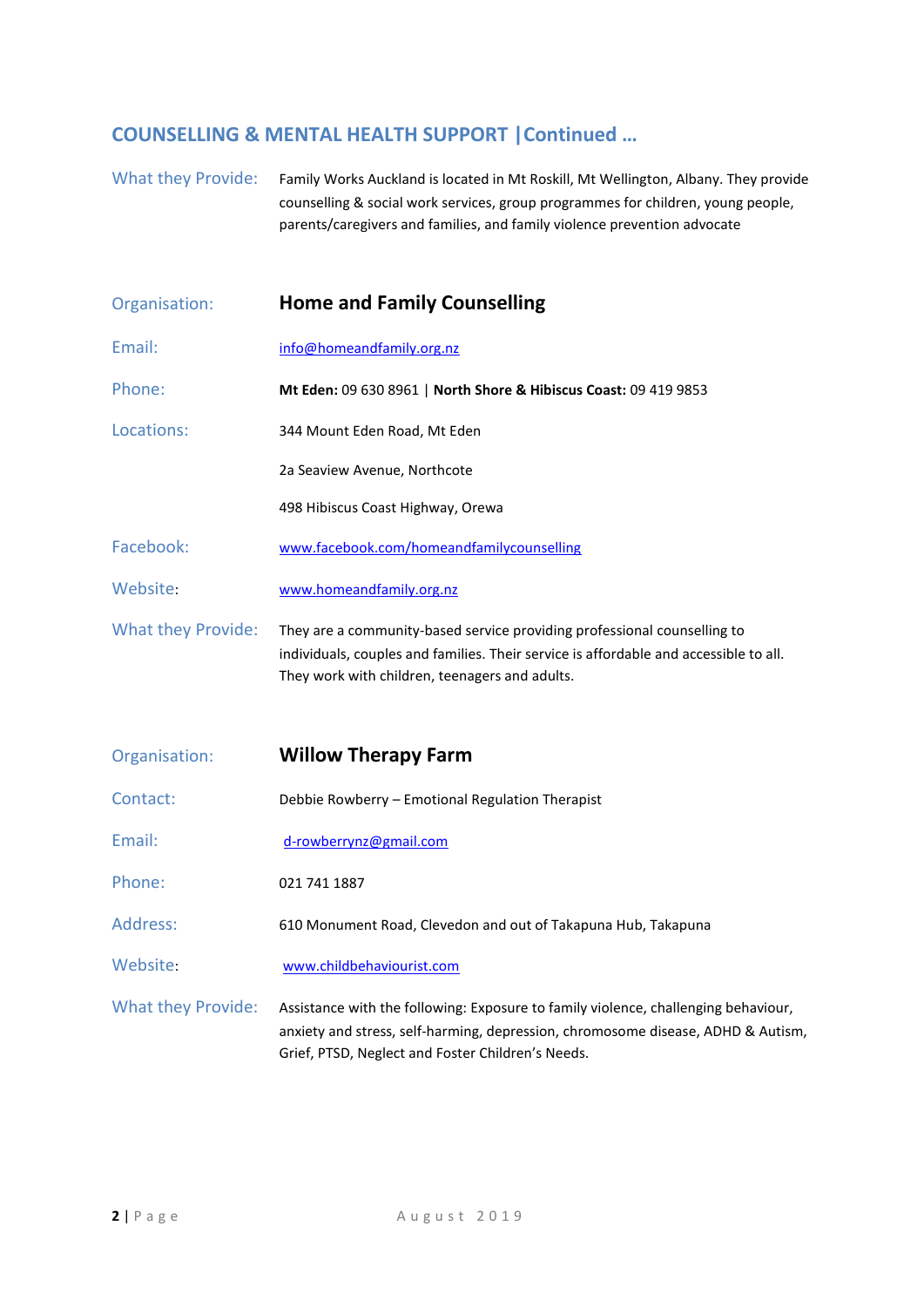#### DISABILITY SUPPORT FOR CHILD & FAMILY

| Organisation:             | <b>Disability Connect</b>                                                                                                                                                                                                                                                                         |
|---------------------------|---------------------------------------------------------------------------------------------------------------------------------------------------------------------------------------------------------------------------------------------------------------------------------------------------|
| Email:                    | mike@disabilityconnect.org.nz                                                                                                                                                                                                                                                                     |
| Phone:                    | 09 636 0351                                                                                                                                                                                                                                                                                       |
| Contact:                  | Mike Potter, CEO                                                                                                                                                                                                                                                                                  |
| Website:                  | www.disabilityconnect.org.nz                                                                                                                                                                                                                                                                      |
| Facebook:                 | www.facebook.com/parentandfamilyresourcecentre                                                                                                                                                                                                                                                    |
| Address:                  | 3B Olive Road, Penrose                                                                                                                                                                                                                                                                            |
| <b>What they Provide:</b> | Disability Connect (formerly The Parent & Family Resource Centre) was established<br>in Auckland in the early 1990's as an umbrella organisation to support families<br>raising a child with a disability. They run seminars, workshops, support groups,<br>newsletters and a networker magazine. |

| Organisation:             | <b>CCS Disability Action</b>                                                                                                                                                                                                                                                                                                                                                                                                                                                                   |
|---------------------------|------------------------------------------------------------------------------------------------------------------------------------------------------------------------------------------------------------------------------------------------------------------------------------------------------------------------------------------------------------------------------------------------------------------------------------------------------------------------------------------------|
| <b>Address</b>            | 14 Erson Avenue, Royal Oak, Auckland                                                                                                                                                                                                                                                                                                                                                                                                                                                           |
| Email:                    | Auckland@ccsDisabilityAction.org.nz                                                                                                                                                                                                                                                                                                                                                                                                                                                            |
| Phone:                    | 09 625 9378                                                                                                                                                                                                                                                                                                                                                                                                                                                                                    |
| Freephone:                | 0800 227 2255                                                                                                                                                                                                                                                                                                                                                                                                                                                                                  |
| Contact:                  | Tina Syme                                                                                                                                                                                                                                                                                                                                                                                                                                                                                      |
| Website:                  | http://www.ccsdisabilityaction.org.nz/contact/branch-information/auckland                                                                                                                                                                                                                                                                                                                                                                                                                      |
| <b>What they Provide:</b> | They offer a range of support services for disabled people and their family and<br>whanau. Working with people of all ages and stages across New Zealand. They also<br>issue Mobility Parking Permits and administer the Total Mobility Scheme, which<br>offers those with mobility impairments a discount on normal taxi fee's (usually<br>50%). For referral to this service you can contact your GP or Taikura Trust as they<br>are the local NASC (Needs Assessment Service Co-ordinator). |
| Grants/Funding:           | Jubilee Trust                                                                                                                                                                                                                                                                                                                                                                                                                                                                                  |
| Organisation:             | <b>Ohomairangi Trust</b>                                                                                                                                                                                                                                                                                                                                                                                                                                                                       |
| Email:                    | admin@ohomairangi.co.nz                                                                                                                                                                                                                                                                                                                                                                                                                                                                        |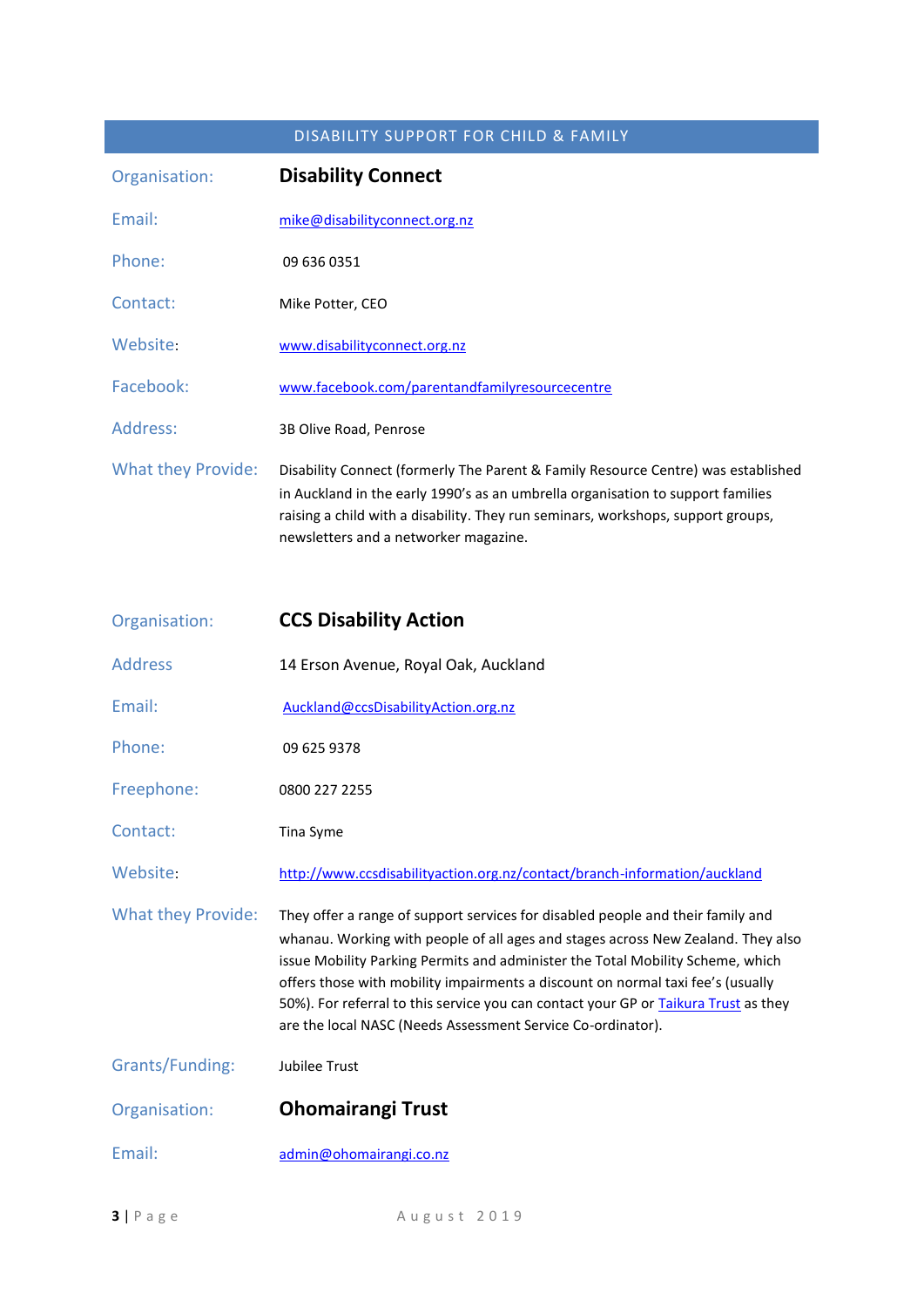## **DISABILITY SUPPORT |Continued …**

| Phone:                    | 09 263 0798                                                                                                                                                                                                                                                                                                                                                                                                                                                                                           |
|---------------------------|-------------------------------------------------------------------------------------------------------------------------------------------------------------------------------------------------------------------------------------------------------------------------------------------------------------------------------------------------------------------------------------------------------------------------------------------------------------------------------------------------------|
| Website:                  | www.ohomairangi.co.nz                                                                                                                                                                                                                                                                                                                                                                                                                                                                                 |
| Address:                  | Head Office, 95 Wiri Station Road, Manukau                                                                                                                                                                                                                                                                                                                                                                                                                                                            |
| <b>What they Provide:</b> | Community-based services. They run parenting programmes in partnership with the<br>Mangere East Community Centre. Plus, an early intervention service for children<br>with special needs and their family which is provided in the home and in early<br>childhood centres. They also provide professional training. Referrals are accepted<br>from agents, parents or family members. Children with high and very high<br>development needs meet their criteria for their early intervention service. |
| Organisation:             | <b>Parent 2 Parent</b>                                                                                                                                                                                                                                                                                                                                                                                                                                                                                |
| Email:                    | auckland@parent2parent.org.nz                                                                                                                                                                                                                                                                                                                                                                                                                                                                         |
| Phone:                    | 0508 236 236                                                                                                                                                                                                                                                                                                                                                                                                                                                                                          |
| <b>Regional Contacts:</b> | North Auckland: Angela Ramos   Mobile: 020 4011 8714                                                                                                                                                                                                                                                                                                                                                                                                                                                  |
|                           | West & Central Auckland: Ramona Dillon   Mobile: 020 4011 8710                                                                                                                                                                                                                                                                                                                                                                                                                                        |
|                           | South & East Auckland: Sharlene Bell   Mobile: 020 4011 8647                                                                                                                                                                                                                                                                                                                                                                                                                                          |
| Website:                  | www.parent2parent.org.nz                                                                                                                                                                                                                                                                                                                                                                                                                                                                              |
| Facebook:                 | www.facebook.com/parenttoparentakl                                                                                                                                                                                                                                                                                                                                                                                                                                                                    |
| <b>National Address:</b>  | Level 3, 420 Anglesea Street, Hamilton                                                                                                                                                                                                                                                                                                                                                                                                                                                                |
| <b>What they Provide:</b> | Their core services are connecting parents with Support Parents and providing<br>research and information, they also offer nationwide programmes and workshops.<br>Their main role is at government level, advocating for better lives for children with<br>disabilities and their families.                                                                                                                                                                                                          |
| Organisation:             | <b>Strengthening Families</b>                                                                                                                                                                                                                                                                                                                                                                                                                                                                         |
| Website:                  | www.strengtheningfamilies.govt.nz                                                                                                                                                                                                                                                                                                                                                                                                                                                                     |

What they Provide: Help to sort things out when life's challenges weigh you down. They help coordinate all the agencies that can help you your family deal with your concerns. On their website you will find a local support coordinator's contact details. They will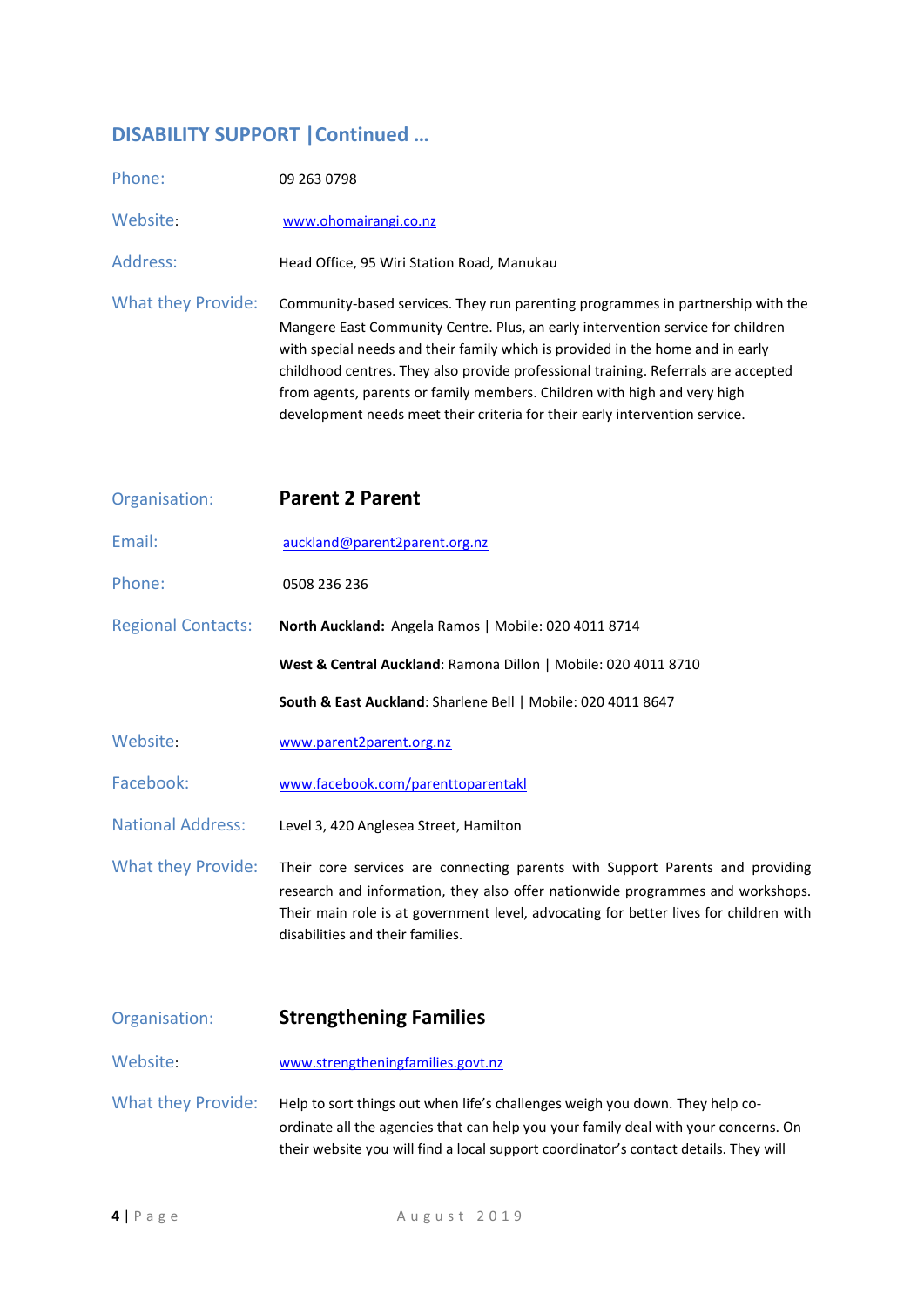# **DISABILITY SUPPORT | Continued …**

then meet with you anywhere you choose and invite all the key organisations into a meeting. They provide a conduit between you and the agencies involved.

| Organisation:      | Taikura Trust   NASC                                                                                                                                                                                                                                                                                      |
|--------------------|-----------------------------------------------------------------------------------------------------------------------------------------------------------------------------------------------------------------------------------------------------------------------------------------------------------|
| Fmail:             | info@taikura.org.nz                                                                                                                                                                                                                                                                                       |
| Phone:             | 09 278 6314 / 0800 824 5872                                                                                                                                                                                                                                                                               |
| Website:           | www.taikura.org.nz                                                                                                                                                                                                                                                                                        |
| Address:           | Level 1, Building 1 570 Mt Wellington Highway, Mt Wellington                                                                                                                                                                                                                                              |
| What they Provide: | Needs Assessment Services Co-ordination (NASC) agencies work with children and<br>adults with disabilities to help identify their needs and to outline what disability<br>support services are available. They allocate Ministry of Health-funded support<br>services and assist with accessing supports. |

#### EDUCATION & THERAPIES

| Organisation:      | <b>Glow Kids Conductive Education</b>                                                                                                                                                                                                                                                                                                                                                                                               |
|--------------------|-------------------------------------------------------------------------------------------------------------------------------------------------------------------------------------------------------------------------------------------------------------------------------------------------------------------------------------------------------------------------------------------------------------------------------------|
| Contact:           | Sonya Sinclair - General Manager, Social Worker                                                                                                                                                                                                                                                                                                                                                                                     |
| Email:             | info@glowkids.org.nz                                                                                                                                                                                                                                                                                                                                                                                                                |
| Phone:             | 09 845 8070                                                                                                                                                                                                                                                                                                                                                                                                                         |
| Address:           | 13 Coyle Street, Sandringham, Auckland 1025                                                                                                                                                                                                                                                                                                                                                                                         |
| Website:           | www.glowkids.org.nz                                                                                                                                                                                                                                                                                                                                                                                                                 |
| What they Provide: | Conductive Education specialists (Conductors) work with children with neurological<br>motor disorders such as Cerebral Palsy, Dyspraxia, Spina Bifida and Global<br>Developmental Delay. Through music, rhythm and repetition the children learn<br>independence for daily living. Focus is on building the child's sense of achievement so<br>they learn to see themselves as an active and self-reliant participant in the world. |
|                    | GlowKids operate a Ministry of Education licensed early childhood centre and<br>provides several preschool kindergarten classes for children with physical and<br>neurological challenges, ranging from sensory integration to neurological motor<br>disorders.                                                                                                                                                                     |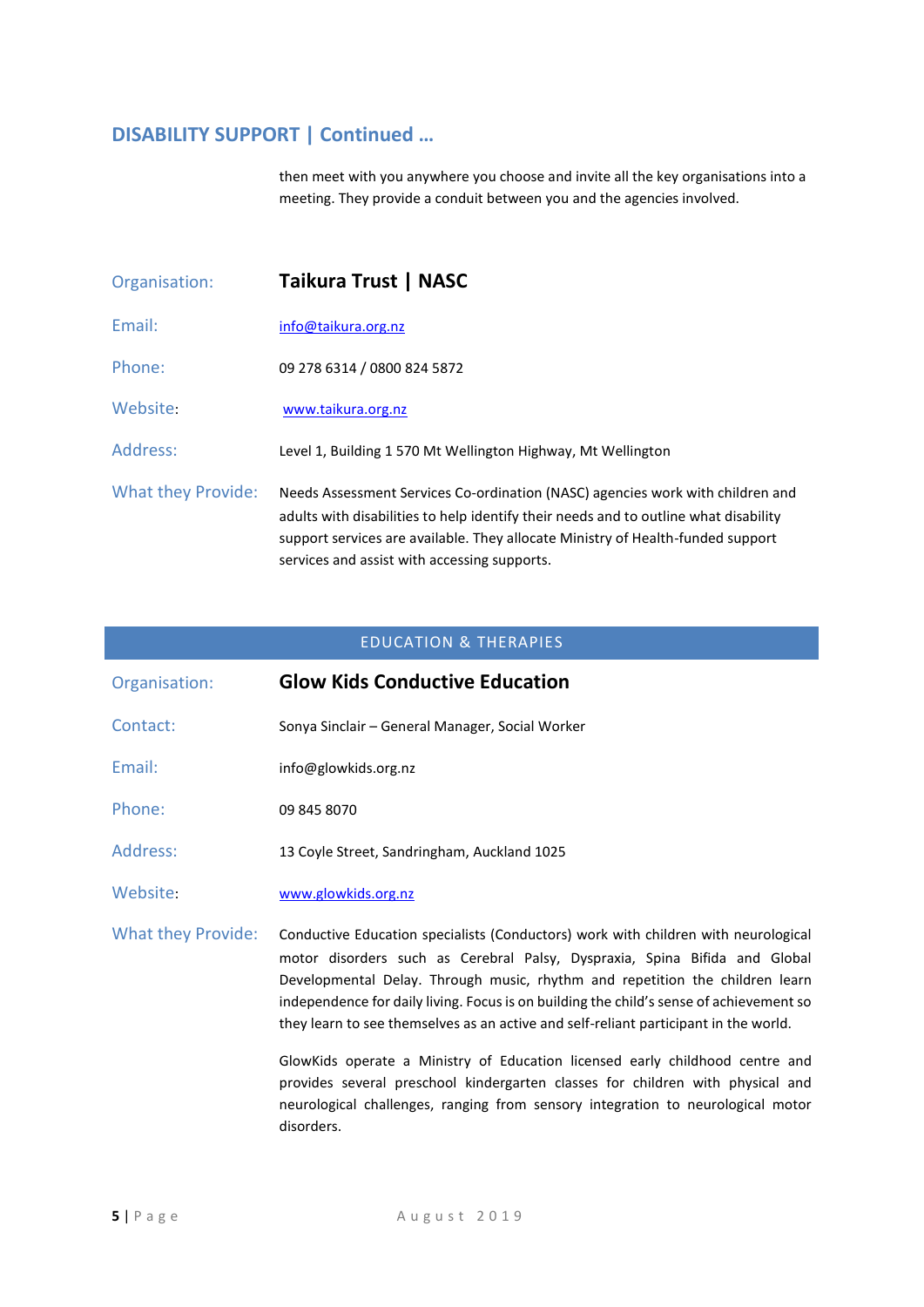## **EDUCATION | Continued …**

| School:                       | <b>Arohanui Special School</b>                                                                                                                                                                                                                                                 |
|-------------------------------|--------------------------------------------------------------------------------------------------------------------------------------------------------------------------------------------------------------------------------------------------------------------------------|
| <b>Deputy Principal:</b>      | Trudi Brocas                                                                                                                                                                                                                                                                   |
| Email:                        | trudi@arohanui.school.nz                                                                                                                                                                                                                                                       |
| Phone:                        | 09 838 6696                                                                                                                                                                                                                                                                    |
| Address:                      | 82 Tirimoana Road, Te Atatu South, Auckland                                                                                                                                                                                                                                    |
| Website:                      | www.arohanui.school.nz                                                                                                                                                                                                                                                         |
| <b>What they Provide:</b>     | Specialist teachers, teacher aides and therapists - Intensive Interaction, Out Reach,<br>Sensory Story-telling and integration, Transition Programme, Buddy Programmes,<br>Interactive Tech, Sensory Diet, Visual Communication, Makaton, TEACCH, Sensology,<br>and much more. |
|                               |                                                                                                                                                                                                                                                                                |
| School:                       | <b>Central Auckland Specialist School</b><br>(formerly Sunnydene & Carlson Special Schools combined)                                                                                                                                                                           |
| School:                       | <b>Mt Richmond School</b>                                                                                                                                                                                                                                                      |
| Principal:                    | Kathy Dooley                                                                                                                                                                                                                                                                   |
| <b>EDUCATION   Continued </b> |                                                                                                                                                                                                                                                                                |
| Email:                        | admin@mtrichmondschool.co.nz                                                                                                                                                                                                                                                   |
| Phone:                        | 09 259 1425                                                                                                                                                                                                                                                                    |
| Address:                      | 30 Albion Road, Otahuhu, Auckland                                                                                                                                                                                                                                              |

What they Provide: The school caters for students aged five to twenty on who have been verified as having ORS funding. The Base School has a team of therapists and specialists to support student learning. They also run an Outreach service for students enrolled in mainstream school who require additional support.

Satellites: Flatbush Primary

Bairds Mainfreight Primary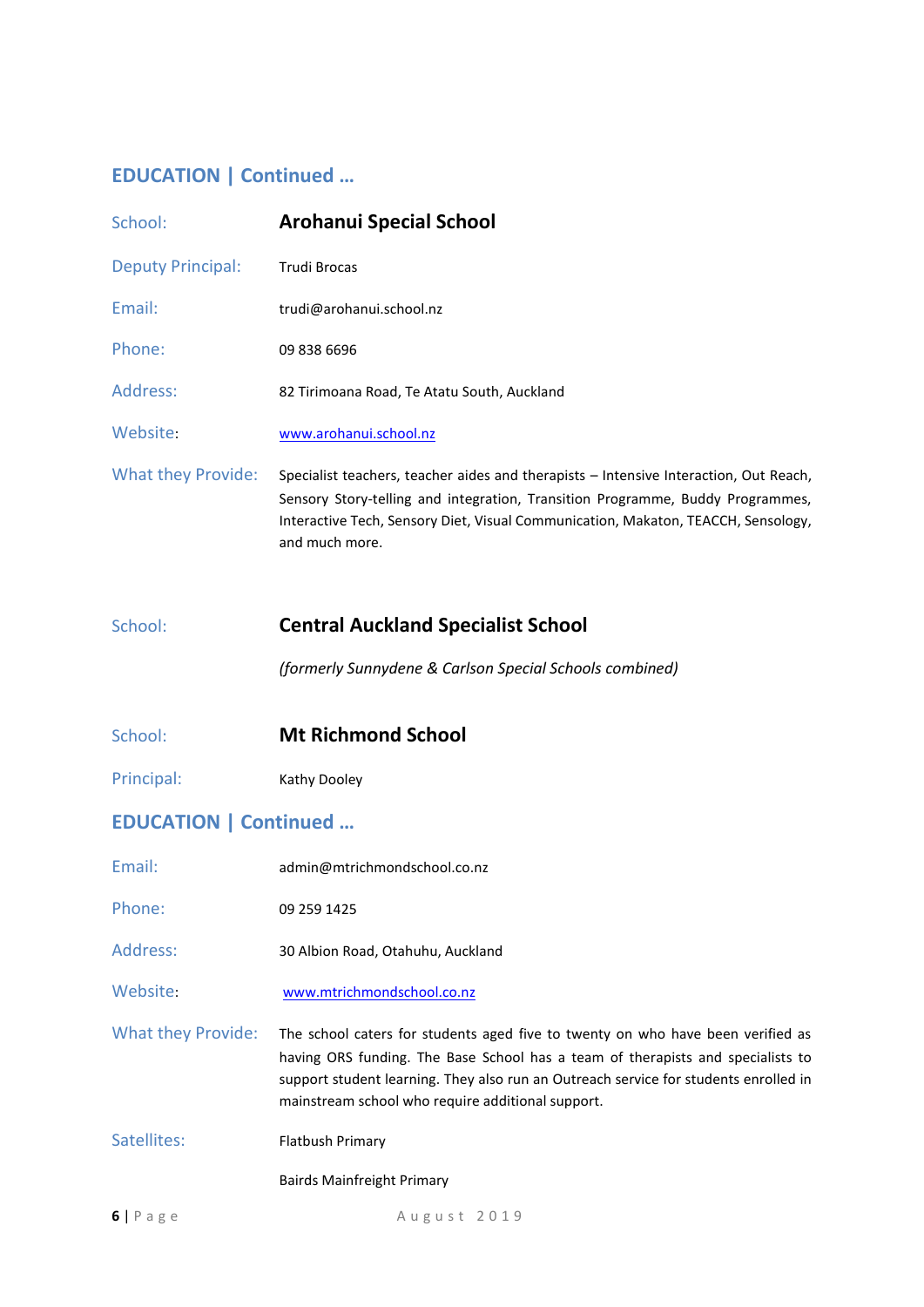#### Papatoetoe Intermediate

Sir Edmund Hillary Collegiate

| School:                   | <b>Oaklynn Special School</b>                                                                                                                                                                                                                                                                                                   |
|---------------------------|---------------------------------------------------------------------------------------------------------------------------------------------------------------------------------------------------------------------------------------------------------------------------------------------------------------------------------|
| Principal:                | Louise Doyle                                                                                                                                                                                                                                                                                                                    |
| Email:                    | office@oaklynn.school.nz                                                                                                                                                                                                                                                                                                        |
| Phone:                    | 09 827 4748                                                                                                                                                                                                                                                                                                                     |
| Address:                  | 20 Mayville Avenue, New Lynn, Auckland                                                                                                                                                                                                                                                                                          |
| Website:                  | www.oaklynn.school.nz                                                                                                                                                                                                                                                                                                           |
| <b>What they Provide:</b> | They are a network of facilities linked by the Base School in New Lynn, with Base<br>School being the administrative centre of the school. There are some classes on-site<br>and a number of satellite classes located at mainstream schools in the immediate<br>area - these classes are also part of the school organisation. |
|                           | For educational purposes the school is divided into a Junior and Senior Syndicate,<br>each headed by a Deputy Principal.                                                                                                                                                                                                        |
|                           | The Satellite class system enables our students to have the best of both worlds.                                                                                                                                                                                                                                                |
| Satellites:               | Primary: Arahoe School, Chaucer School, Glenavon School, New Lynn School                                                                                                                                                                                                                                                        |
|                           | Intermediate Class: Green Bay School, Avondale Intermediate, Oaklynn Base                                                                                                                                                                                                                                                       |
|                           | High School: Green Bay High School, Oaklynn Base School                                                                                                                                                                                                                                                                         |

## **EDUCATION | Continued …**

**Tertiary**: Oaklynn TEC, Oaklynn Base School

| School:            | <b>Parkside School</b>                                                                                                                                                  |
|--------------------|-------------------------------------------------------------------------------------------------------------------------------------------------------------------------|
| Principal:         | Judith Nel                                                                                                                                                              |
| Phone:             | 09-2389689                                                                                                                                                              |
| Address:           | 184 Wellington Street, Pukekohe, Auckland                                                                                                                               |
| Website:           | www.parkside.net.nz                                                                                                                                                     |
| What they Provide: | Parkside School aims to maximise their students' lifelong potential, and to facilitate<br>their intellectual, social, emotional, and physical development. Their onsite |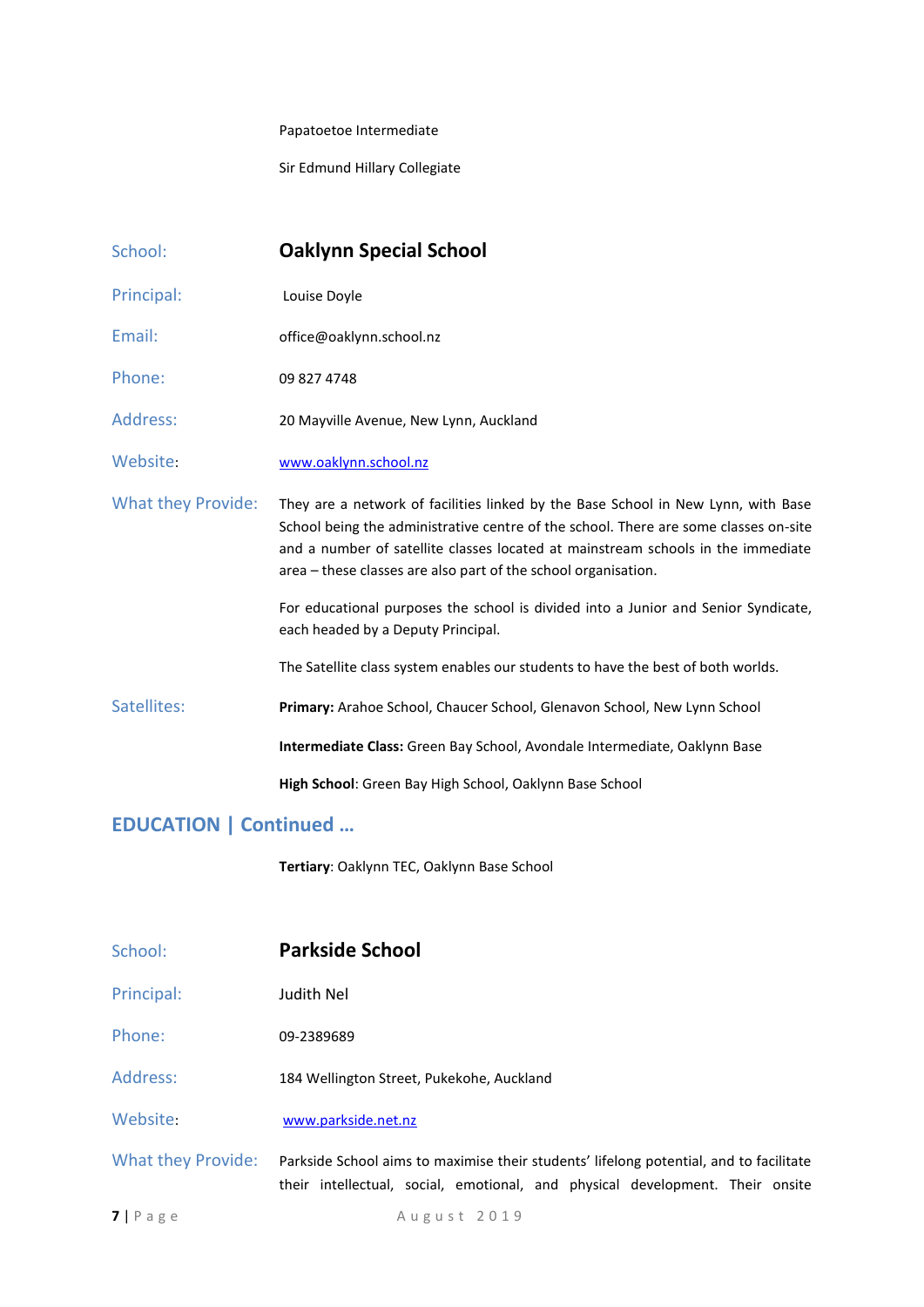specialists provide quality therapy services with a transdisciplinary model. This includes specialist assessment, support in the Individual Education Programme, liaison with other services, and transition support. The onsite specialists are occupational therapists, physiotherapists, speech and language therapists, educational psychologists, and behaviour specialists.

| School:            | <b>Rosehill School</b>                                                                                                                                                                                                                                                                                                                                                                                                                                         |
|--------------------|----------------------------------------------------------------------------------------------------------------------------------------------------------------------------------------------------------------------------------------------------------------------------------------------------------------------------------------------------------------------------------------------------------------------------------------------------------------|
| Principal:         | Gill Hedley                                                                                                                                                                                                                                                                                                                                                                                                                                                    |
| Email:             | office@rosehill.school.nz                                                                                                                                                                                                                                                                                                                                                                                                                                      |
| Phone:             | (09) 2984569                                                                                                                                                                                                                                                                                                                                                                                                                                                   |
| Address:           | 48-52 Rosehill Drive, Papakura, Auckland                                                                                                                                                                                                                                                                                                                                                                                                                       |
| Website:           | www.rosehill.school.nz                                                                                                                                                                                                                                                                                                                                                                                                                                         |
| What they Provide: | Rosehill School works together with parents and whanau to achieve independent,<br>interaction with family and the wider community, optimum development of cognitive<br>skills and academic achievement, and Individual Education Programmes via regular<br>meetings with the family.                                                                                                                                                                           |
|                    | The school provides the following services: experienced special education teachers,<br>speech-language therapists, physiotherapists, occupational therapists,<br>communication therapists, music specialists, specialist educational services, dance<br>specialists, liaison with other schools, computer-based learning experiences, drama<br>therapists, specialised transport to and from school, and participation and support<br>of the Special Olympics. |

## **EDUCATION | Continued …**

| School:                   | <b>Sir Keith Park</b>                                                                                                                                                                                                                                              |
|---------------------------|--------------------------------------------------------------------------------------------------------------------------------------------------------------------------------------------------------------------------------------------------------------------|
| Principal:                | Kathy Davidson                                                                                                                                                                                                                                                     |
| Email:                    | principal@skp.school.nz                                                                                                                                                                                                                                            |
| Phone:                    | 09 275 4455                                                                                                                                                                                                                                                        |
| Address:                  | 33 Robertson Road, Favona, Manukau City, Auckland                                                                                                                                                                                                                  |
| Website:                  | www.skp.school.nz                                                                                                                                                                                                                                                  |
| <b>What they Provide:</b> | M.O.V.E. - Moving Opportunities via Education is a key philosophy at Sir Keith Park.<br>MOVE helps children with physical disabilities acquire increased independence in<br>sitting, standing, and walking $-$ to experience, learn and gain more mobility, better |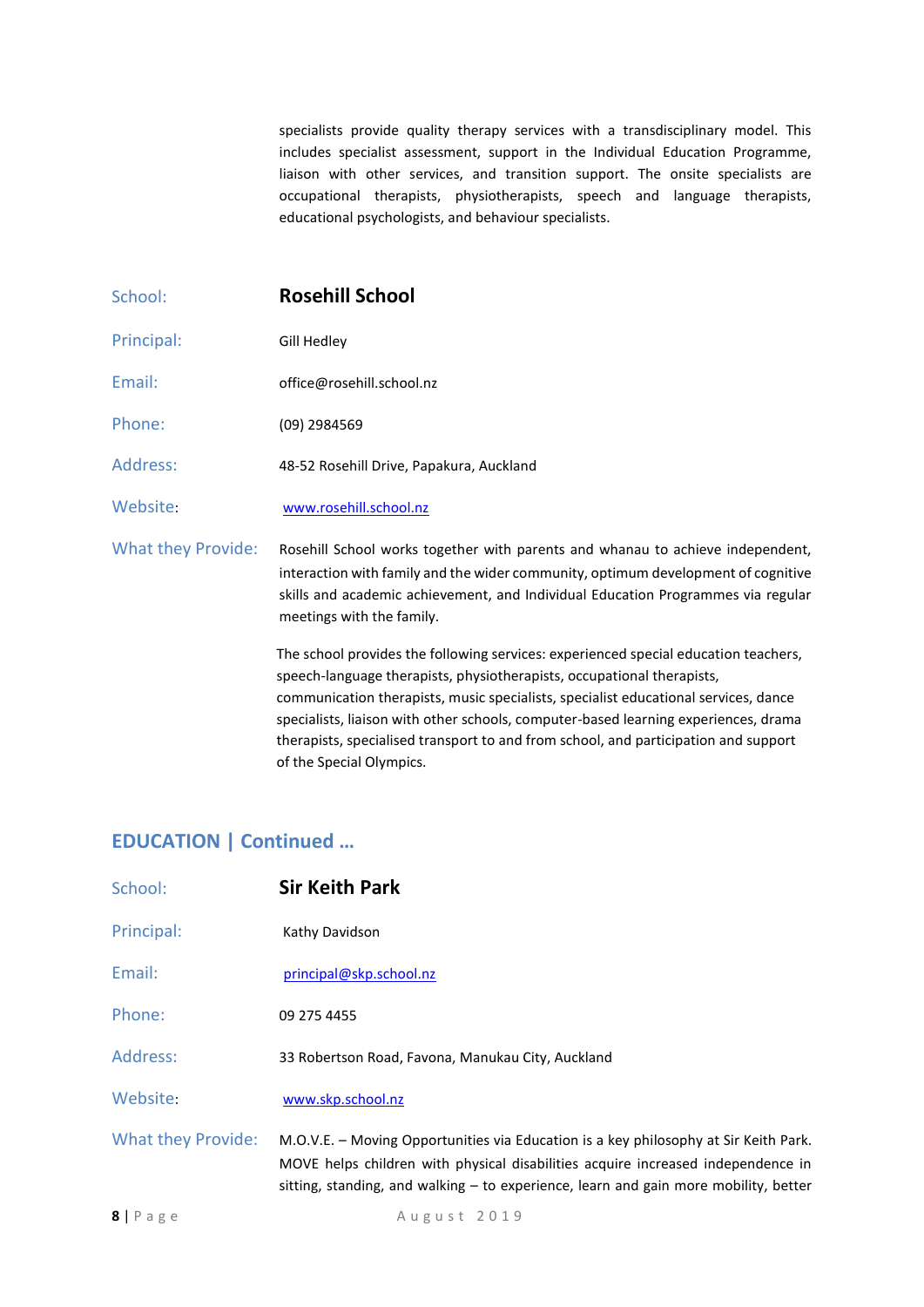health and enhanced personal dignity. MOVE produces results through hard work, repetition and dedication. The MOVE programme was introduced to the school in 1999. It aims to have all staff trained as movement educators. Individual MOVE programmes are designed by their transdisciplinary team for any student who is not independent in their mobility.

- School: **Sommerville Special School**
- Principal: Diane Hankins
- Email: office@sommervillespecial.school.nz
- Phone: 09 570 9787
- Address: 7A Benghazi Road, Panmure, Auckland
- Website: [www.sommervillespecial.school.nz](http://www.sommervillespecial.school.nz/)

What they Provide: They cater for students from 5 -21 years of age with moderate to profound special needs. Students receive high quality education and care within age appropriate learning areas at the base school in Panmure, and also within thirteen satellite classes across eight schools in the East Auckland area.

> They currently have a roll of approximately 250 students and a teaching staff of over 108. This includes teachers, teacher aides, therapists and specialist teachers.

After School Programme run by Spectrum Care.

#### **EDUCATION | Continued …**

| School:     | <b>Wairau Valley Special School</b>                                                                         |
|-------------|-------------------------------------------------------------------------------------------------------------|
| Satellites: | Birkdale North School, Glenfield Primary School, Glenfield Intermediate School,<br><b>Glenfield College</b> |
| Principal:  | Pam King                                                                                                    |
| Email:      | admin@wyss.school.nz                                                                                        |
| Phone:      | 09 444 5552                                                                                                 |
| Address:    | 102 Hillside Road, Wairau Valley, Auckland                                                                  |
| Website:    | www.wyss.schoo.nz                                                                                           |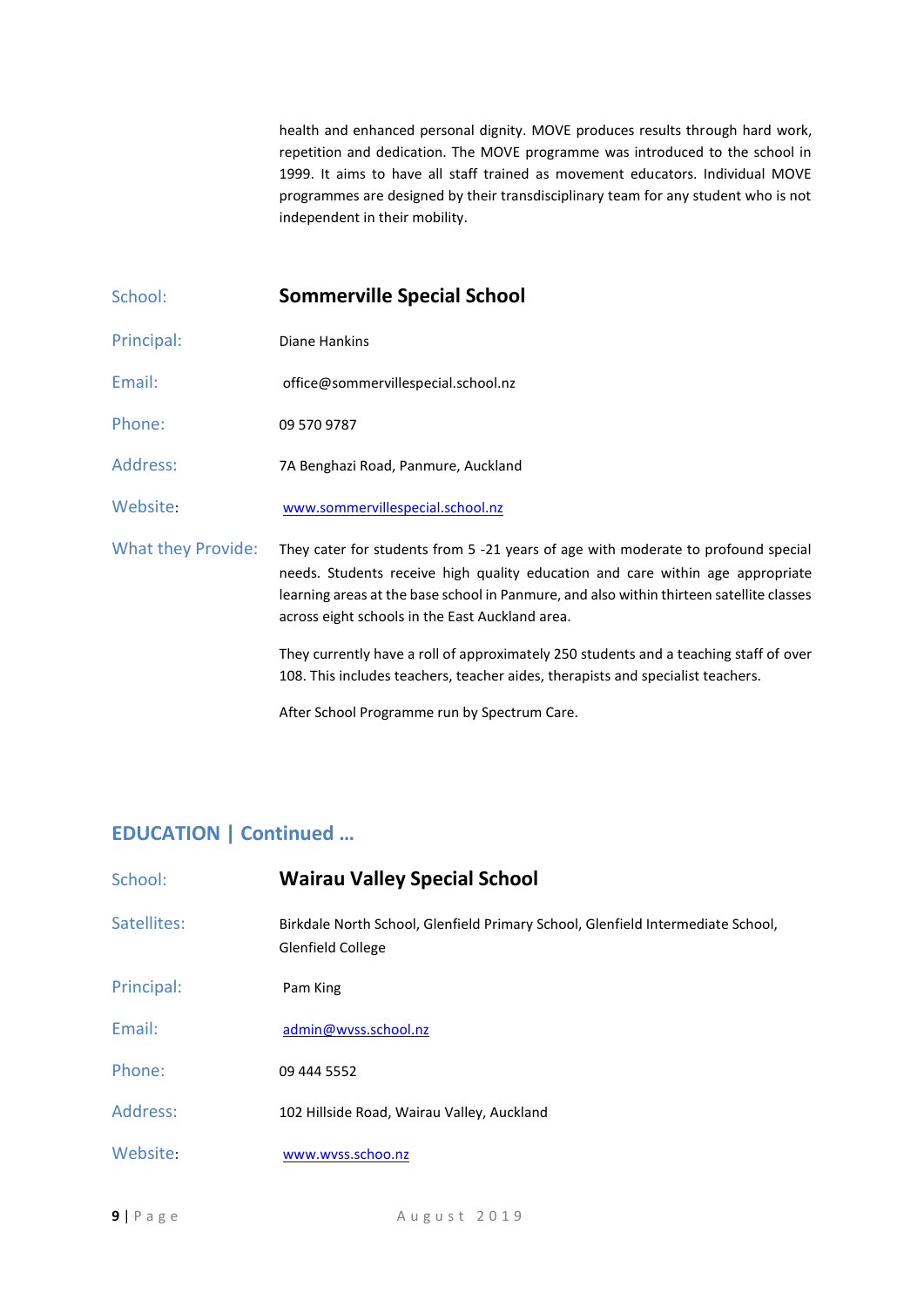## What they Provide: The school caters for the learning and care of students with special needs. The students have intellectual and /or physical disabilities and are between the ages of 5- 21 years. The school embraces a holistic approach to learning with the support of professionals including teachers, therapists, specialists and support staff. The school has a hydrotherapy pool, bike, sensory room and RDA programme.

Holiday Programme available through Spectrum Care

| School:                   | <b>Wilson School</b>                                                                                                                                                                       |
|---------------------------|--------------------------------------------------------------------------------------------------------------------------------------------------------------------------------------------|
| Principal:                | Natalie Todd                                                                                                                                                                               |
| Email:                    | admin@wilson.school.nz                                                                                                                                                                     |
| Phone:                    | 09 489 5648                                                                                                                                                                                |
| Address:                  | 1 St Leonards Road, Belmont                                                                                                                                                                |
| Website:                  | www.wilson.school.nz                                                                                                                                                                       |
| <b>What they Provide:</b> | The school caters for the learning and care of students with special needs. The<br>students have intellectual and / or physical disabilities and are between the ages of 5<br>$-21$ years. |
|                           | Holiday Programme available through Spectrum Care.                                                                                                                                         |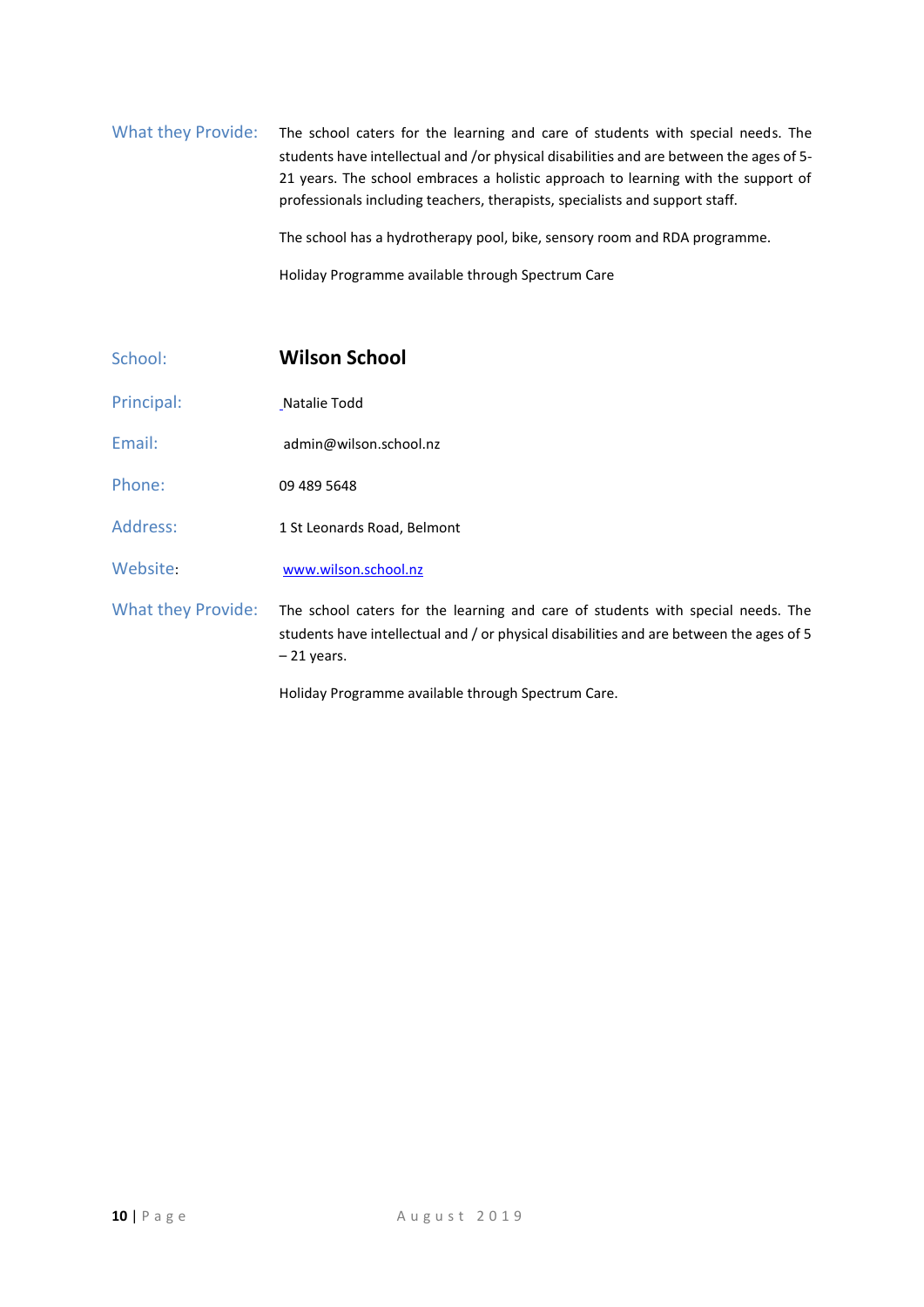# SPORT & RECREATION Organisation: **Art Adventure** Email: info@artadventure.co.nz Phone: 09 358 4024 Contact: Claire Benson Address: 1 St Leonards Road, Belmont, North Shore Organisation: **Ambury Park Centre** Email: [office@amburyparkcentre.org.nz](mailto:office@amburyparkcentre.org.nz)  Phone: 09 634 0763 Website: www.amburyparkcentre.org.nz Address: Ambury Park, 66 Wellesley Road, Mangere Bridge, Auckland What they Provide: Modern riding therapy embraces a holistic approach to riding, taking from riding what we need – recreation, sport, rehabilitation, physical and psychological therapy. Riding provides a gentle, rhythmical, symmetrical exercise in a health atmosphere. Organisation: **Halberg Disability Sport Foundation** Email: [anne-mareel@halberg.co.nz](mailto:anne-mareel@halberg.co.nz) Phone: 0800 HALBERG | 09 579 9931 Contact: Anne-Maree Broom | Operations Manager Website: [www.halberg.co.nz](http://www.halberg.co.nz/) What they Provide: The Halberg Disability Sport Foundation is a charitable organisation founded in 1963

of Olympic legend, Sir Murray Halberg (ONZ) on the believe that all people, regardless of their ability, should have equal opportunity to enhance lives through sport and recreation. Since 1963, the Foundation has worked tirelessly to make Sir Murray's vision a reality for New Zealand's physically disabled people.

> The core work of the Foundation includes a team of regional Advisers throughout New Zealand. These dedicated and expert staff work with physically disabled young people and their families to get them involved in sports and recreation. They also collaborate with schools, local sport and recreation organisations, facilities and clubs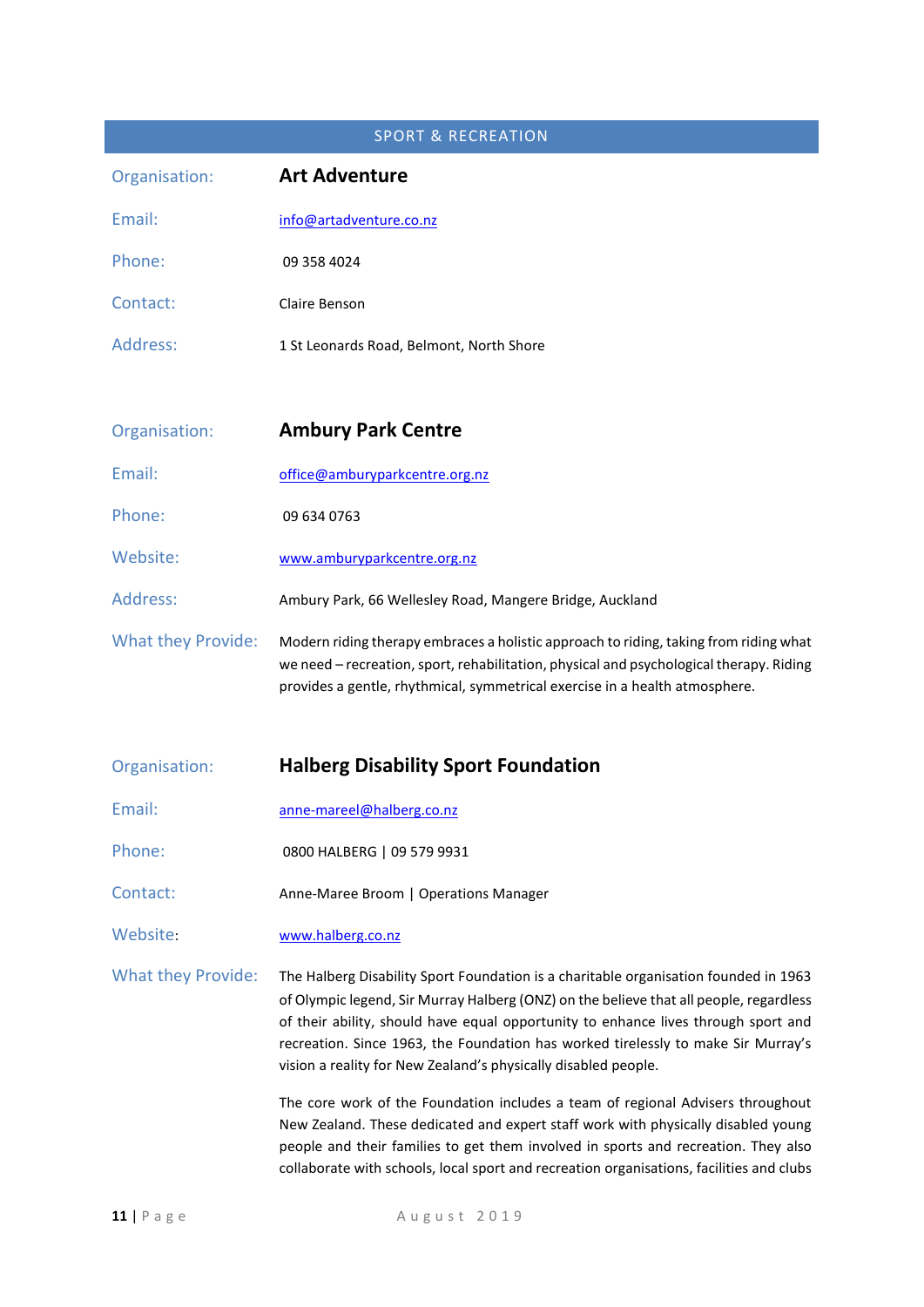to raise awareness and capability for the provision of inclusive sports programmes and events.

You will find equipment hire for beach wheelchairs, adapted paddle and surf boards available at various surf clubs around the country.

- Organisation: **Outward Bound**
- Email: lhealy@outwardbound.co.nz
- Phone: 0800 688 927
- Contact: Lisa Healy Relationship Manager

Website: [www.outwardbound.co.nz](http://www.outwardbound.co.nz/)

What they Provide: Two 8-day courses for 18 years plus. Horizons caters specifically for intellectual disability. There will be up to 12 in a group at each camp with 2 support workers and 3 Outward Bound instructors. Activate caters specifically for with a physical disability. There will be up to 12 in a group with 3 support workers and 3 Outward Bound instructors.

#### *Prerequisites:*

- You will have to be able to manage your own personal cares, transfers and medication independently.
- Able to attend without a caregiver and have experience of time away from home.
- Communicate clearly and understand safety instructions.
- Capable of taking part in a full day of activities and be comfortable around water.

| Organisation:             | <b>Parafed Auckland</b>                                                        |
|---------------------------|--------------------------------------------------------------------------------|
| Email:                    | office@parafedauckland.co.nz                                                   |
| <b>Address:</b>           | 30 Bairds Road, Otara, Auckland                                                |
| Phone:                    | 09 270 2503                                                                    |
| Website:                  | www.parafedauckland.co.nz                                                      |
| <b>What they Provide:</b> | New Zealand's oldest and largest dis<br>15 sports clubs and activity providers |

ability sport organisation. We lead a network of for 300+ members. We are the lead organisation for all physical disability sport in Auckland, providing pathways and opportunities for beginners, all the way through to Paralympic Champions!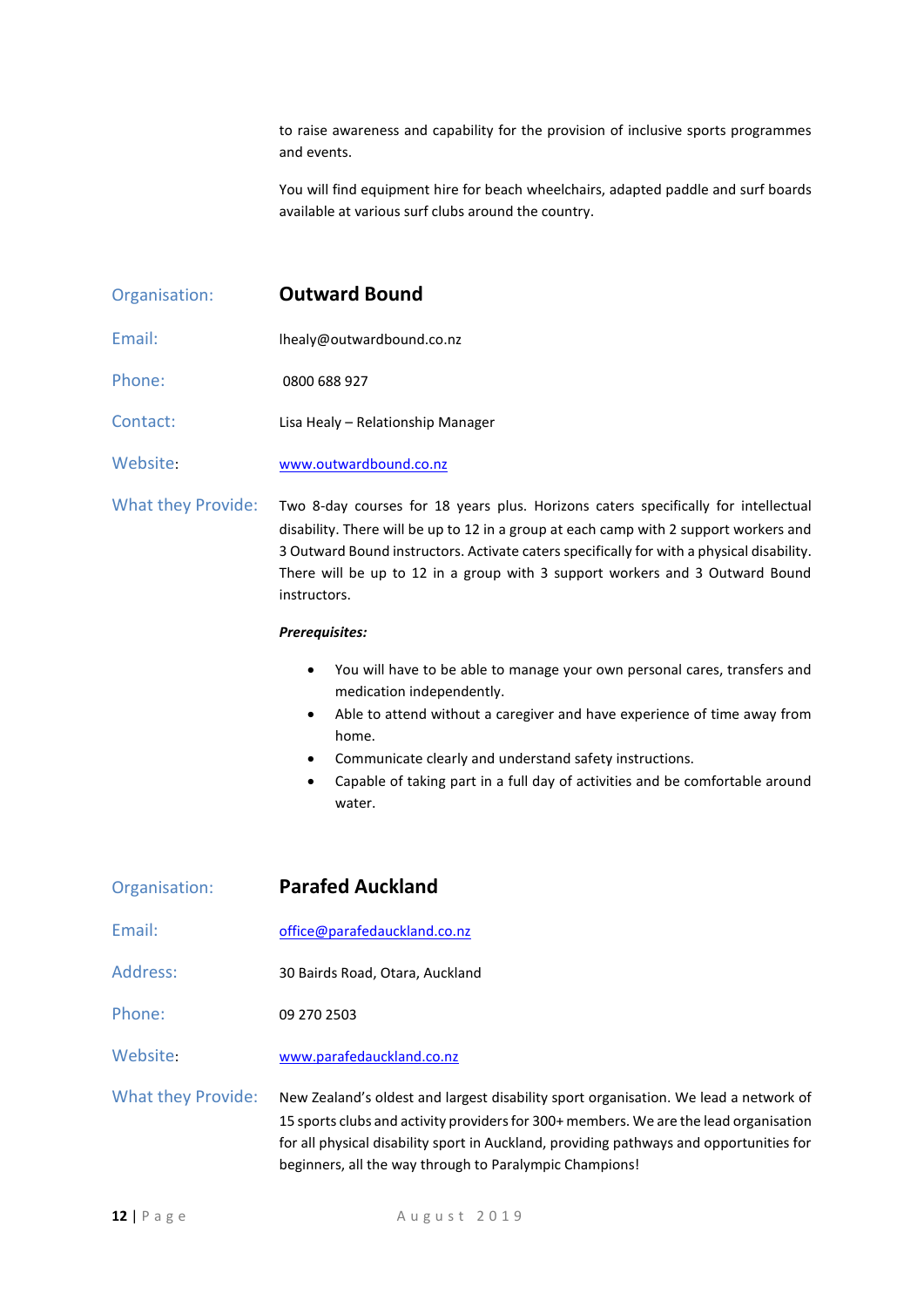#### THERAPIES & ASSESSMENTS

| Organisation:             | <b>Auckland Children's Physiotherapy</b>                                                                                                                                                                                                                                                                                                                                                                                                                                                                              |
|---------------------------|-----------------------------------------------------------------------------------------------------------------------------------------------------------------------------------------------------------------------------------------------------------------------------------------------------------------------------------------------------------------------------------------------------------------------------------------------------------------------------------------------------------------------|
| Contact:                  | Louise Pearce – Paediatric physiotherapist (Neuro-developmental)                                                                                                                                                                                                                                                                                                                                                                                                                                                      |
| Email:                    | aucklandchildrenphysio@gmail.com                                                                                                                                                                                                                                                                                                                                                                                                                                                                                      |
| Phone:                    | 021 155 1677                                                                                                                                                                                                                                                                                                                                                                                                                                                                                                          |
| Address:                  | 98 Beach Road, Castor Bay, Auckland                                                                                                                                                                                                                                                                                                                                                                                                                                                                                   |
| Website:                  | www.aucklandchildrensphysio.co.nz                                                                                                                                                                                                                                                                                                                                                                                                                                                                                     |
| <b>What they Provide:</b> | Louise has experience treating a wide range of acute and chronic childhood<br>conditions from newborn babies to adolescence. Due to Louise's specialist training<br>she is able to assess all aspects of your child's heath and how it maybe influencing<br>other aspects of their well-being. Louise works under the title of Visiting Neuro-<br>developmental Therapist (VNT) in addition to a paediatric physiotherapist. Louise is<br>a hands on clinician who has completed a number of Bobath handling courses. |

| Organisation:      | <b>Focus Therapy (Brain Gym New Zealand)</b>                                                                                                                                                                                                                                                                                                                                                   |
|--------------------|------------------------------------------------------------------------------------------------------------------------------------------------------------------------------------------------------------------------------------------------------------------------------------------------------------------------------------------------------------------------------------------------|
| Contact:           | <b>Helma Dalton</b>                                                                                                                                                                                                                                                                                                                                                                            |
| Email:             | helmadalton@orcon.net.nz                                                                                                                                                                                                                                                                                                                                                                       |
| Phone:             | 09 479 3727                                                                                                                                                                                                                                                                                                                                                                                    |
| Address:           | 28 Ramsgate Terrace, Mairangi Bay, Auckland 0630                                                                                                                                                                                                                                                                                                                                               |
| Website:           | www.focustherapy.co.nz                                                                                                                                                                                                                                                                                                                                                                         |
| What they Provide: | Through developed exercises to enhance the brain to essentially provide the<br>following:                                                                                                                                                                                                                                                                                                      |
|                    | Skills to help with reading, handwriting, spelling, maths<br>٠<br>Balance, coordination, sports performance<br>٠<br>Gross and fine motor skills<br>٠<br>Concentration, attention, listening and memory skills<br>٠<br>Confidence and self esteem<br>$\bullet$<br>Energy levels and motivation<br>٠<br>Visual processing and Auditory processing<br>Sensory integration/sensory processing<br>٠ |

- Social skills and self-care skills
- Behaviour/emotional: frustration, anger, stress, anxiety, depression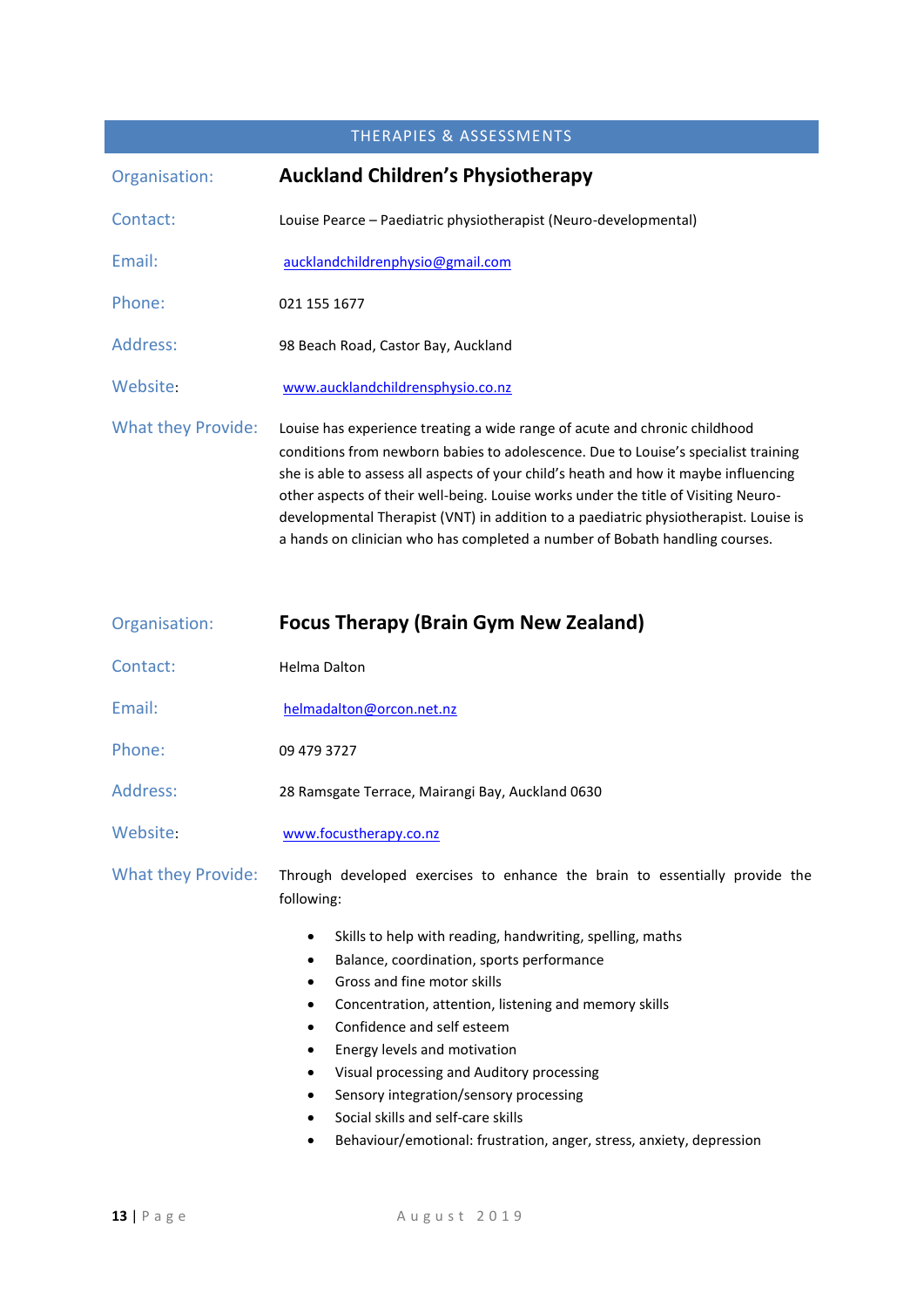| Organisation:             | <b>Glow Kids Conductive Education</b>                                                                                                                                                                                                                                                                                                                                                                                               |
|---------------------------|-------------------------------------------------------------------------------------------------------------------------------------------------------------------------------------------------------------------------------------------------------------------------------------------------------------------------------------------------------------------------------------------------------------------------------------|
| Contact:                  | Sonya Sinclair - General Manager, Social Worker                                                                                                                                                                                                                                                                                                                                                                                     |
| Email:                    | info@glowkids.org.nz                                                                                                                                                                                                                                                                                                                                                                                                                |
| Phone:                    | 09 845 8070                                                                                                                                                                                                                                                                                                                                                                                                                         |
| Address:                  | 13 Coyle Street, Sandringham, Auckland 1025                                                                                                                                                                                                                                                                                                                                                                                         |
| Website:                  | www.glowkids.org.nz                                                                                                                                                                                                                                                                                                                                                                                                                 |
| <b>What they Provide:</b> | Conductive Education specialists (Conductors) work with children with neurological<br>motor disorders such as Cerebral Palsy, Dyspraxia, Spina Bifida and Global<br>Developmental Delay. Through music, rhythm and repetition the children learn<br>independence for daily living. Focus is on building the child's sense of achievement so<br>they learn to see themselves as an active and self-reliant participant in the world. |
|                           | GlowKids operate a Ministry of Education licensed early childhood centre and<br>provides several preschool kindergarten classes for children with physical and<br>neurological challenges, ranging from sensory integration to neurological motor<br>disorders.                                                                                                                                                                     |

| Organisation:             | <b>Mapura Studio's</b>                                                                                                                                                                                                                                                                                                                                                                                                                                                                           |
|---------------------------|--------------------------------------------------------------------------------------------------------------------------------------------------------------------------------------------------------------------------------------------------------------------------------------------------------------------------------------------------------------------------------------------------------------------------------------------------------------------------------------------------|
| Contact:                  | Alex McPherson                                                                                                                                                                                                                                                                                                                                                                                                                                                                                   |
| Email:                    | info@mapurastudios.org.nz                                                                                                                                                                                                                                                                                                                                                                                                                                                                        |
| Phone:                    | 09 845 5361                                                                                                                                                                                                                                                                                                                                                                                                                                                                                      |
| Address:                  | Fowlds Park, Nook Avenue, St Lukes, Auckand 1022                                                                                                                                                                                                                                                                                                                                                                                                                                                 |
| Website:                  | www.mapurastudios.org.nz                                                                                                                                                                                                                                                                                                                                                                                                                                                                         |
| Facebook:                 | www.facebook.com/mapurastudios                                                                                                                                                                                                                                                                                                                                                                                                                                                                   |
| <b>What they Provide:</b> | Mapura Studios (formerly Spark Centre of Creative Development) is a creative space<br>offering innovative art programmes for people of all disabilities. With particular care<br>given to ensuring those with diverse needs are provided for. The sessions provide a<br>learning process in visual arts education especially orientated to the requirements<br>and circumstances of our artists, they also promote and encourage self-development<br>through the vehicle of creative expression. |

Various programmes located around Auckland. Caters for all ages.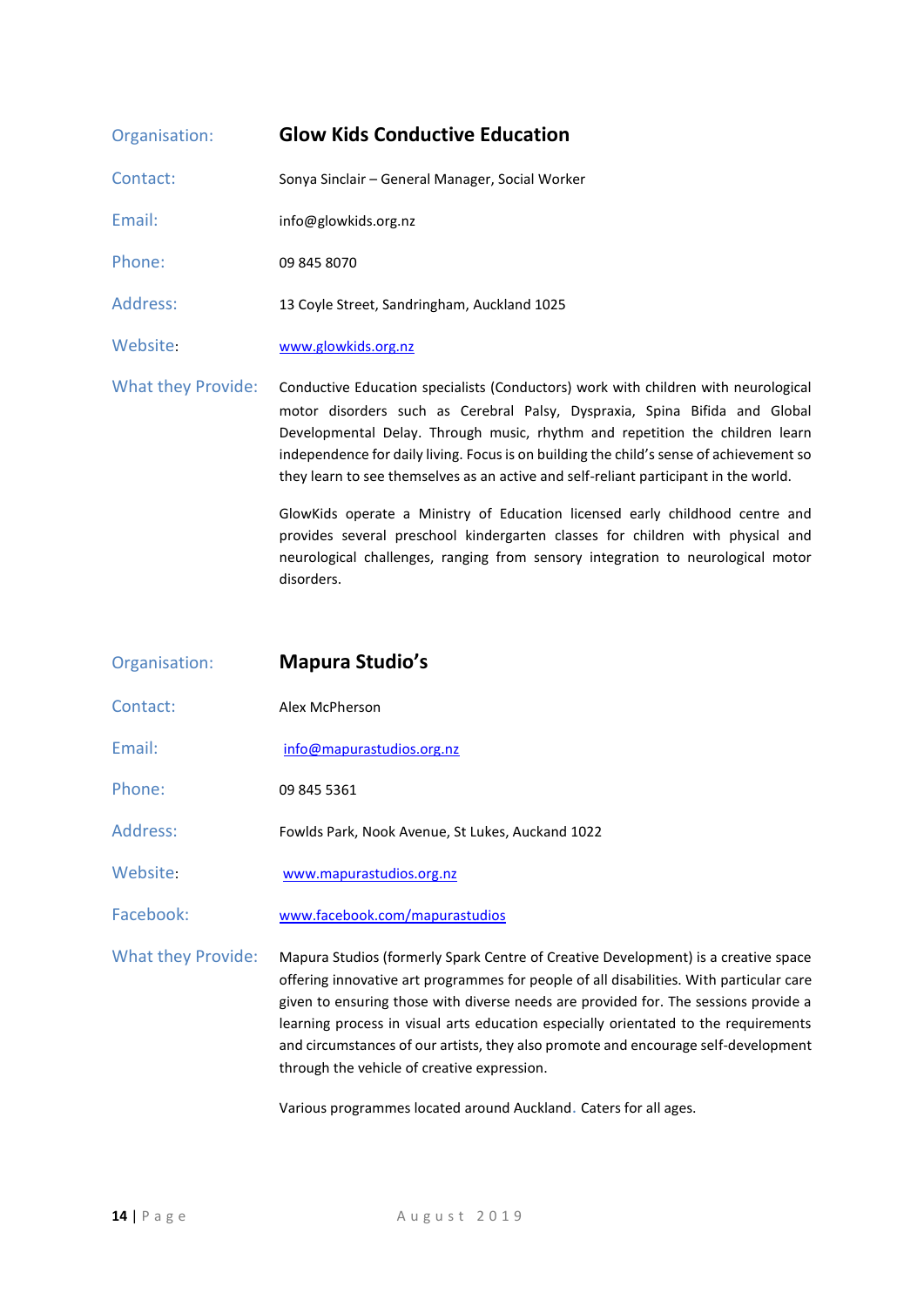| Organisation:             | <b>Quality Rehabilitation Services (QRS)</b>                                                                                                                                                                                                                                                                                                                               |
|---------------------------|----------------------------------------------------------------------------------------------------------------------------------------------------------------------------------------------------------------------------------------------------------------------------------------------------------------------------------------------------------------------------|
| Email:                    | admin@qualityrehab.co.nz                                                                                                                                                                                                                                                                                                                                                   |
| Phone:                    | 0800 557 556                                                                                                                                                                                                                                                                                                                                                               |
| Address:                  | 50 Harris Road, East Tamaki, Auckland                                                                                                                                                                                                                                                                                                                                      |
| Website:                  | www.qualityrehab.co.nz                                                                                                                                                                                                                                                                                                                                                     |
| <b>What they Provide:</b> | Specialising in a wide range of health and rehabilitation services. QRS is part of the<br>Habit Group of integrated rehabilitation companies. Offering multiple clinics and<br>community rehabilitation bases for people across the age spectrum following injuries,<br>health conditions and disability.                                                                  |
|                           | They employ an expert team of Medical Consultants, Psychologists, Vocational<br>Consultants<br>Allied<br>Health<br>professionals) Occupational<br>and<br>Therapists,<br>Physiotherapists, Speech Language Therapists, Social Workers and Dieticians) who<br>work in our specialist teams providing services to clients in their home, community,<br>school and workplaces. |

#### Organisation: **Raukatauri Music Therapy Trust**

- Contact: Jen Ryckaert
- Email: [info@rmtc.org.nz](mailto:info@rmtc.org.nz)
- Phone: 09 360 0889
- Address: 15 Surrey Crescent, Grey Lynn, Auckland
- Website: [www.rmtc.org.nz](http://www.rmtc.org.nz/)

Facebook: [www.facebook.com/Equstrian4Everyone](http://www.facebook.com/Equstrian4Everyone)

What they Provide: Music therapy acknowledges that everyone has the ability to respond to sound and music which is an inborn quality. Pulse and rhythm are found in the heartbeat, in breathing and movement. Pitch and rhythm give the voice expressive and communicative qualities. This inborn responsiveness to music exists regardless of disability, injury, illness and circumstances and is not dependent on musical training or background. It is out of this innate responsiveness to music that music therapy arises.

> In music therapy sessions, each person experiences music improvised uniquely with and for them. They interact and communicate musically, expressing themselves in whatever way they can - using their body, voice or musical instruments. Music therapy focuses on the client's strengths, which can make it a particularly engaging and motivating experience.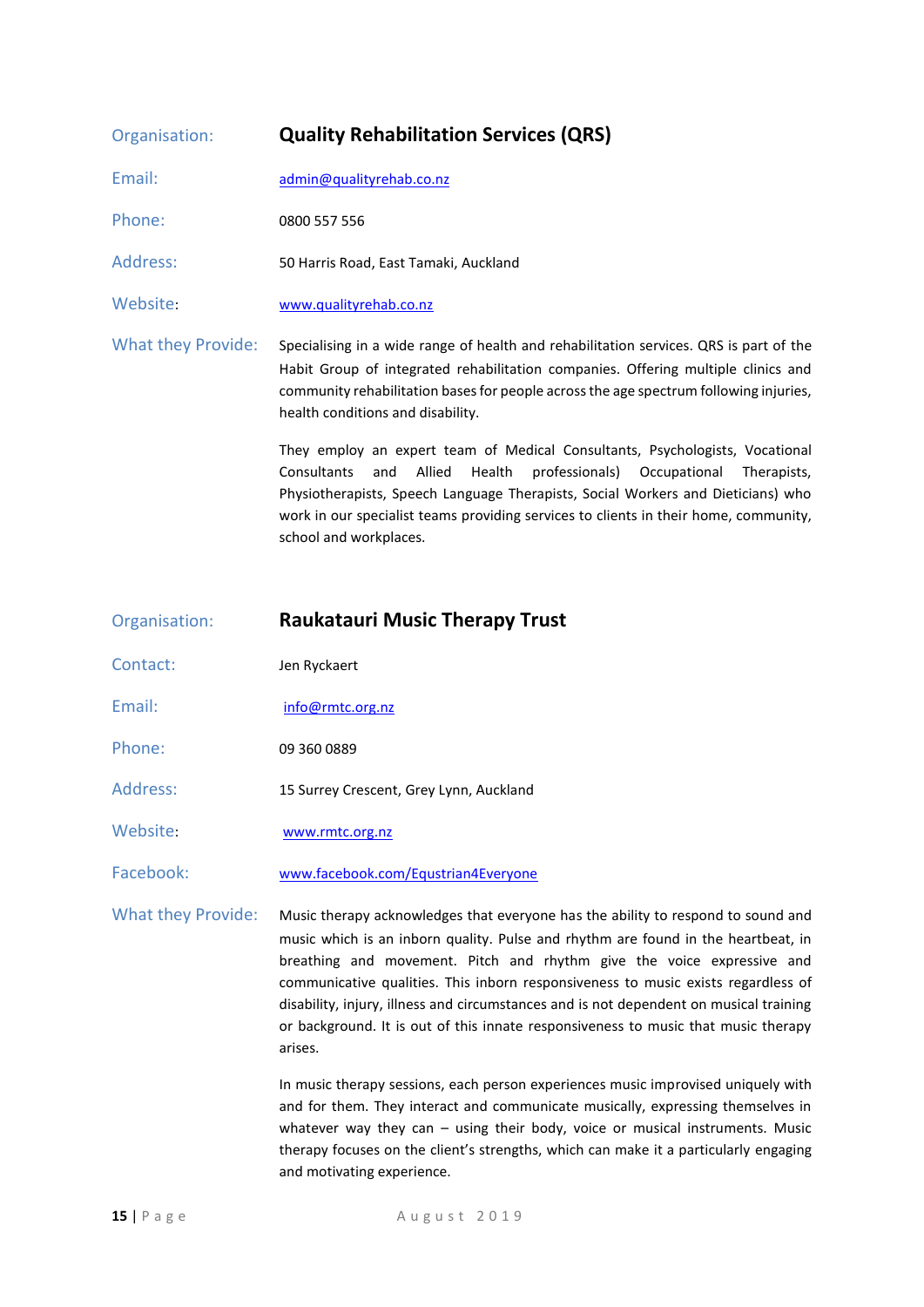#### **THERAPIES & ASSESSMENTS | Continued …**

Music therapy can reduce a sense of isolation, help develop new skills that can be transferred to other aspects of life and create new possibilities for participation in the world.

Through music therapy, people of all ages are able to make huge gains, such as:

- Improving motor skills and speech
- Growing their self-confidence and self-awareness,
- Strengthening social skills
- Improving memory, behaviour, and concentration.

| Organisation:             | <b>Equestrian 4 Everyone</b>                                                                                                                                                                                                                                                                |
|---------------------------|---------------------------------------------------------------------------------------------------------------------------------------------------------------------------------------------------------------------------------------------------------------------------------------------|
| Contact:                  | Maria Cooper                                                                                                                                                                                                                                                                                |
| Email:                    | enquiries@equestrian4everyone.com                                                                                                                                                                                                                                                           |
| Address:                  | 497A Whangaparoa Road, Stanmore Bay, Whangaparoa, Auckland                                                                                                                                                                                                                                  |
| Website:                  | www.equestrian4everyone.com                                                                                                                                                                                                                                                                 |
| Facebook:                 | www.facebook.com/Equstrian4Everyone                                                                                                                                                                                                                                                         |
| <b>What they Provide:</b> | Equestrian 4 Everyone believes in giving everyone the opportunity to interact with<br>horses; particularly those with disabilities. We offer equestrian activities, and events,<br>that bring about personal development, enhanced life skills, and bring about change<br>in the community. |

They run a **Pathways Program** which are for independent riders (for those that can mount, and sit in the saddle without additional support). Offering education in basic horse care skills, and an intro to riding. **Core Programme** for those with disabilities, all ages. Sessions tailored to the needs of each individual, physical mobility, communication, empathy, sensory engagement, and achievement. **Life Lessons** which is specifically designed for young children, and pre-schoolers. Shorter, fun sessions for little, growing minds and bodies. Children of all abilities participate in a range of activities, with our minis.

## Organisation: **Mapura Studio's**

- Contact: Alex McPherson
- Email: [info@mapurastudios.org.nz](mailto:info@mapurastudios.org.nz)
- Phone: 09 845 5361